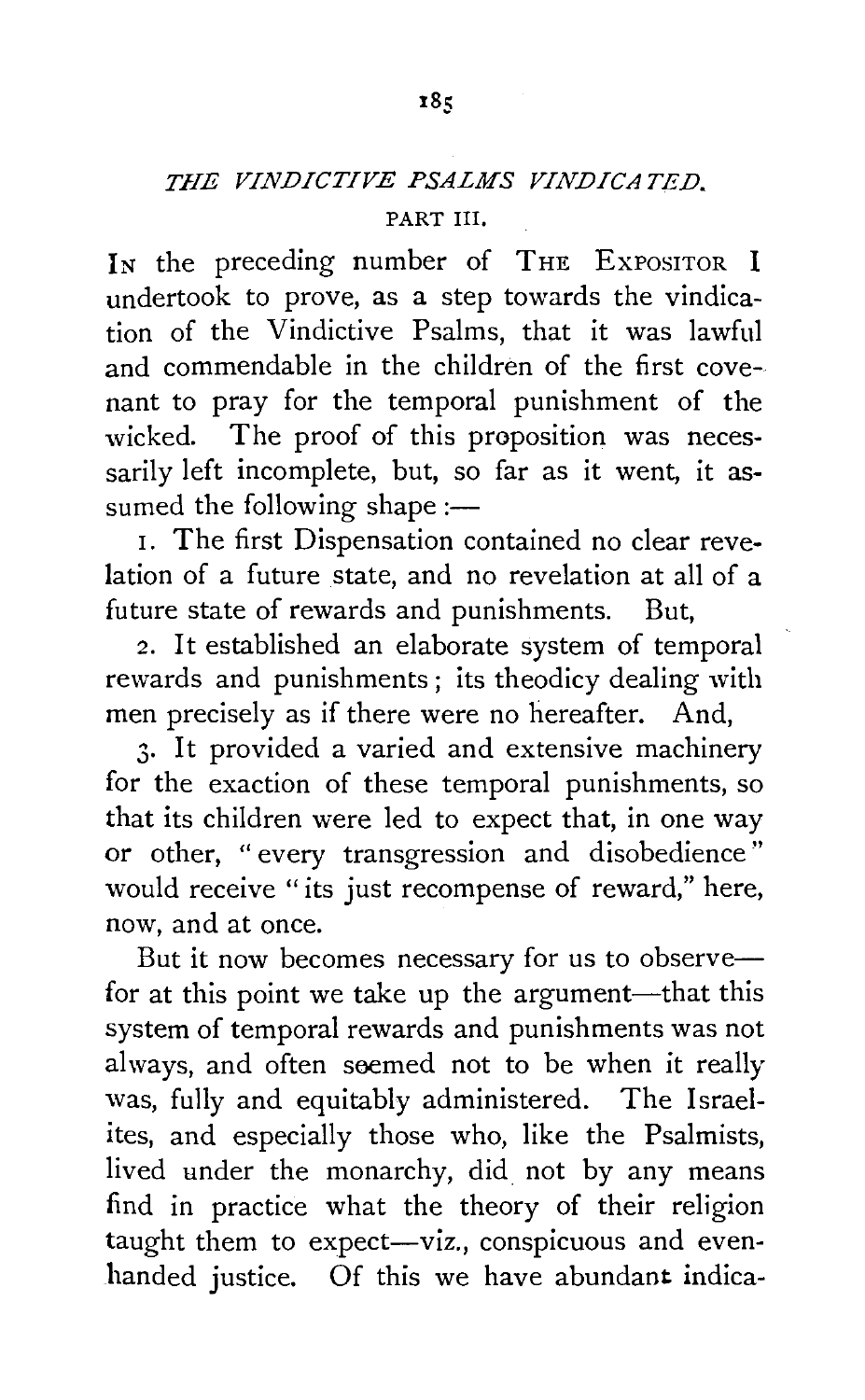tions in the Old Testament. It is the mystery with which the Book of Job is occupied and which that Book leaves unsolved. It is one of the problems which perplex the writer of the Book of Ecclesiastes. Jeremiah ventures to reason with God on the subject: "Wherefore doth the wicked prosper?" he asks; "wherefore are all they happy that deal very treacherously?" (Jerem. xii.  $I$ .) The Jews of Ezekiel's time complain, though unjustly, that the ways of the Lord are not equal. (Ezek. xviii. 25, 29.) The Psalms teem with references to the apparent indifference of God to right and wrong, and the consequent presumption and daring of the wicked.<sup>1</sup> The sacred writers picture these latter as " in great power and spreading themselves like a green bay tree" (Psa. xxxvii. 35), as prospering in the world and increasing in riches (Psa. lxxiii. <sup>I</sup>*<sup>2</sup>*), and as plotting against the just and gnashing upon him with their teeth (Psa. xxxvii. 12). The Heathen are described as eating up God's people as they eat bread (Psa. liii. 4), as blaspheming Him daily (Psa. Ixxiv. 10, 18, 22), and as shedding "the blood of his saints like water" (Psa. lxxix. 3), while the people of the Most High are represented as "cast off and put to shame" (Psa. xliv. 9), as made "a byword among the heathen" (verse  $14$ ), as fed "with the bread of tears" (Psa.  $ixxx$ . 5), as plagued all the day long and chastened every morning (Psa. lxxiii. 14). It is clear, then, that to the

<sup>1</sup> The silence of God is the subject of astonishment and complaint, in a large number of Psalms. Such are x. xiii. xxii. xxviii. lix. lxx. cix.; while a still larger number describe the audacity and seeming impunity of the wicked. Among these are Psalms vii. x. xii. xvii. xxii. *xxxv.* liii. lxxiv. cxl.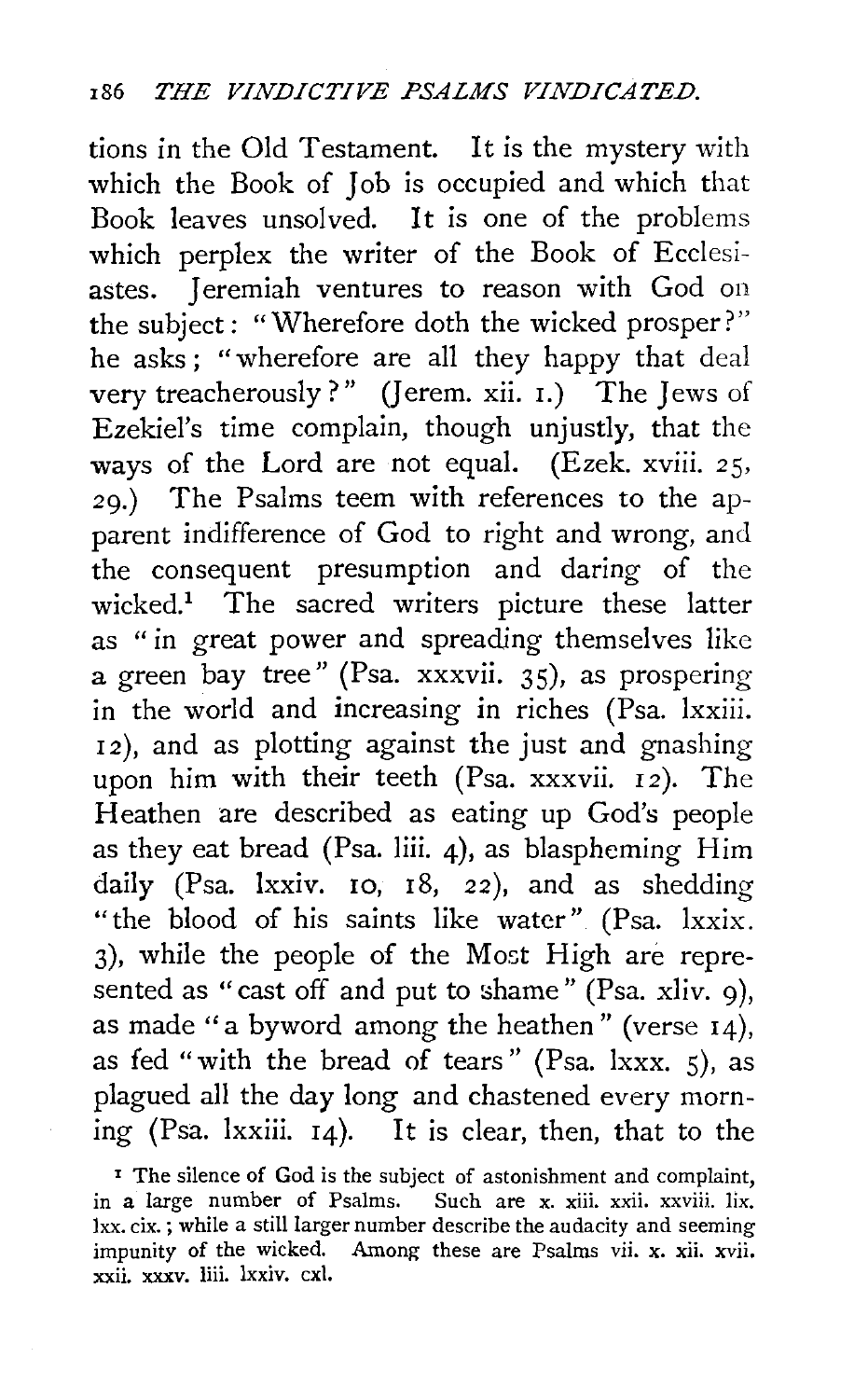vision of the Jew, the justice of God, as administered in daily life, was marked by delays and failures and inequalities.

Nor is it any impeachment of that inflexible justice to admit that it was marked by *real* inequalities ; to allow that, after establishing a system of temporal recompenses, God did not always insure their full and equitable distribution. For we must remember that then, as now, there *was* a judgment to come, a day for impartial and universal retribution, appointed in the counsels of God, though the Jew did not know of it, and that it was, no doubt, part of the Divine plan then, as it is now, that the inequalities which are inevitable in the world, except under a system which should be destructive either of faith or of free will, should be tolerated for a time, and find their remedy and adjustment hereafter. *We* can see, what the Jew could not, that the justice of God was· not compromised even when the wicked blasphemed God with impunity, and when his saints were persecuted and oppressed. These things might be, even under the Mosaic law, and yet every man after all receive his just and perfect recompense.

I have spoken of these inequalities as inevitable even under the theocracy. That such was the case will be clear if we remember what has been stated before,<sup>1</sup> that the carrying out of the Mosaic Code, and especially the distribution of its punishments, depended for the most part on the officers of the Hebrew Commonwealth, the kings, judges, and magistrates, to whom this duty had been delegated

' THE EXPOSITOR, vol. iii. p. I 16.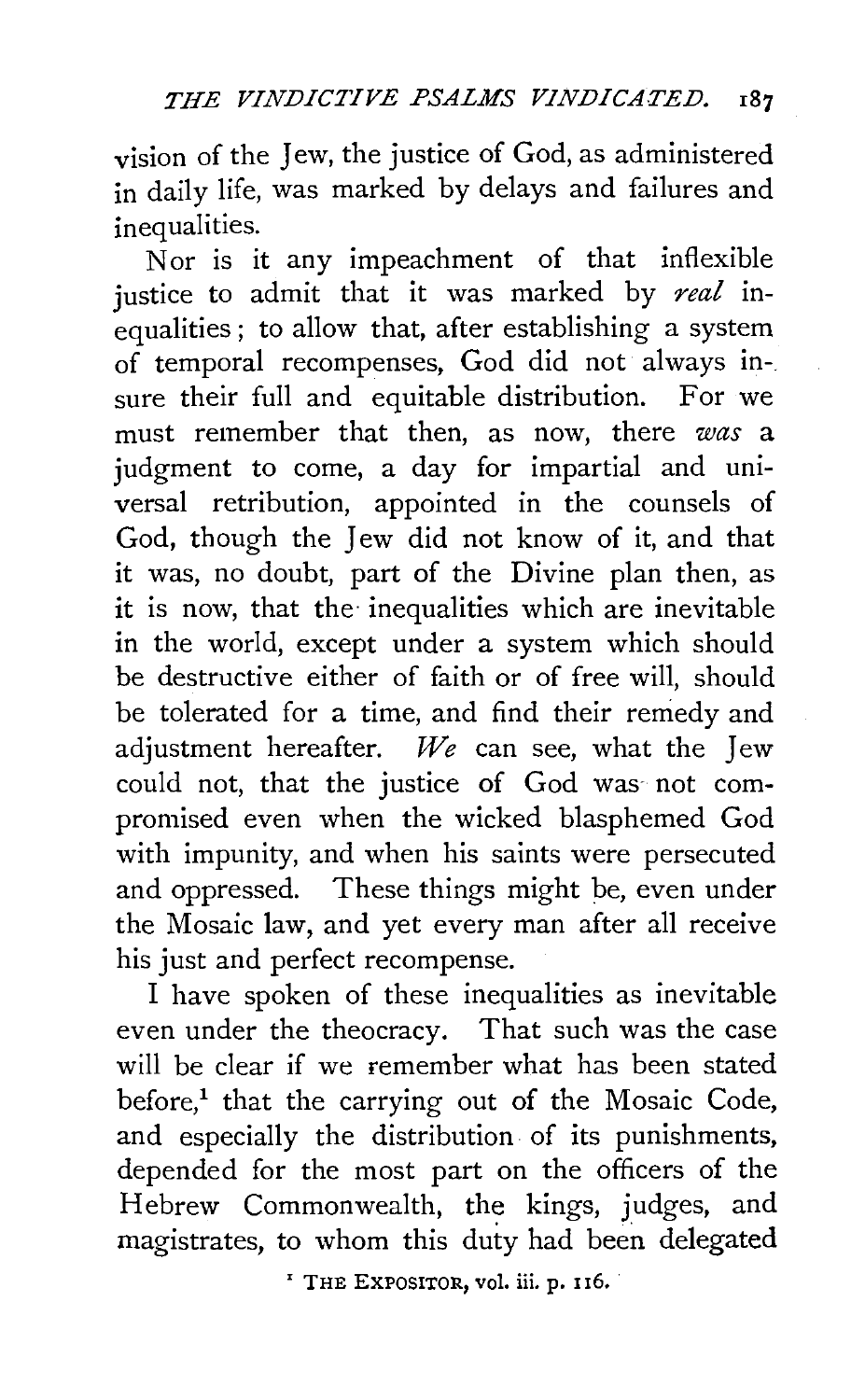by  $God<sup>1</sup>$  When we consider what these officers too frequently were like, it will cause us no surprise to find that, so far from vice and irreligion being visited and punished, the wicked often "walked on every side " and the "vilest men were exalted." With such men as Saul, Ahab, and Manasseh for God's "ministers and avengers to execute wrath," what wonder if the scheme of temporal retributions was but unequally and corruptly administered?

But from whatever causes they arose-and they arose from more causes than one-it is undeniable that there were occasionally conspicuous and flagrant inequalities, and it is clear, too, that the Jews suspected them where they did not really exist (Ezek. xviii. 4). Let us now, therefore, consider what effect such inequalities would have, and had as a matter of fact, on the minds of devout Jews, on the minds, for example, of the Psalmists. It is obvious that every failure, or apparent failure of justice, every instance of apparent non-retribution, would cause them the greatest perplexity and distress. Suckled as they had been in the belief that " the Lord is a God of reconpenses," and that if men are to receive any recompense at all for their good and evil deeds, they must receive it during this present life; confirmed, too, as they had been in the expectation of seeing such recompense meted out to men before their very eyes, the prosperity of the wicked and the

• It is very noticeable that such officers are called "gods," אֵלְהָים (Exod. xxi.  $6$ ; Psa. xlv.  $6$ ; lxxxii.  $6$ , &c.), as being invested with his authority and as acting in his name. It would seem from the passage last cited ("I have said ye are gods," &c.), taken in connection with St. John x. 35, as if this name were given them by God himself. We know He gave this title to Moses (Exod. vii. I), as being his representative.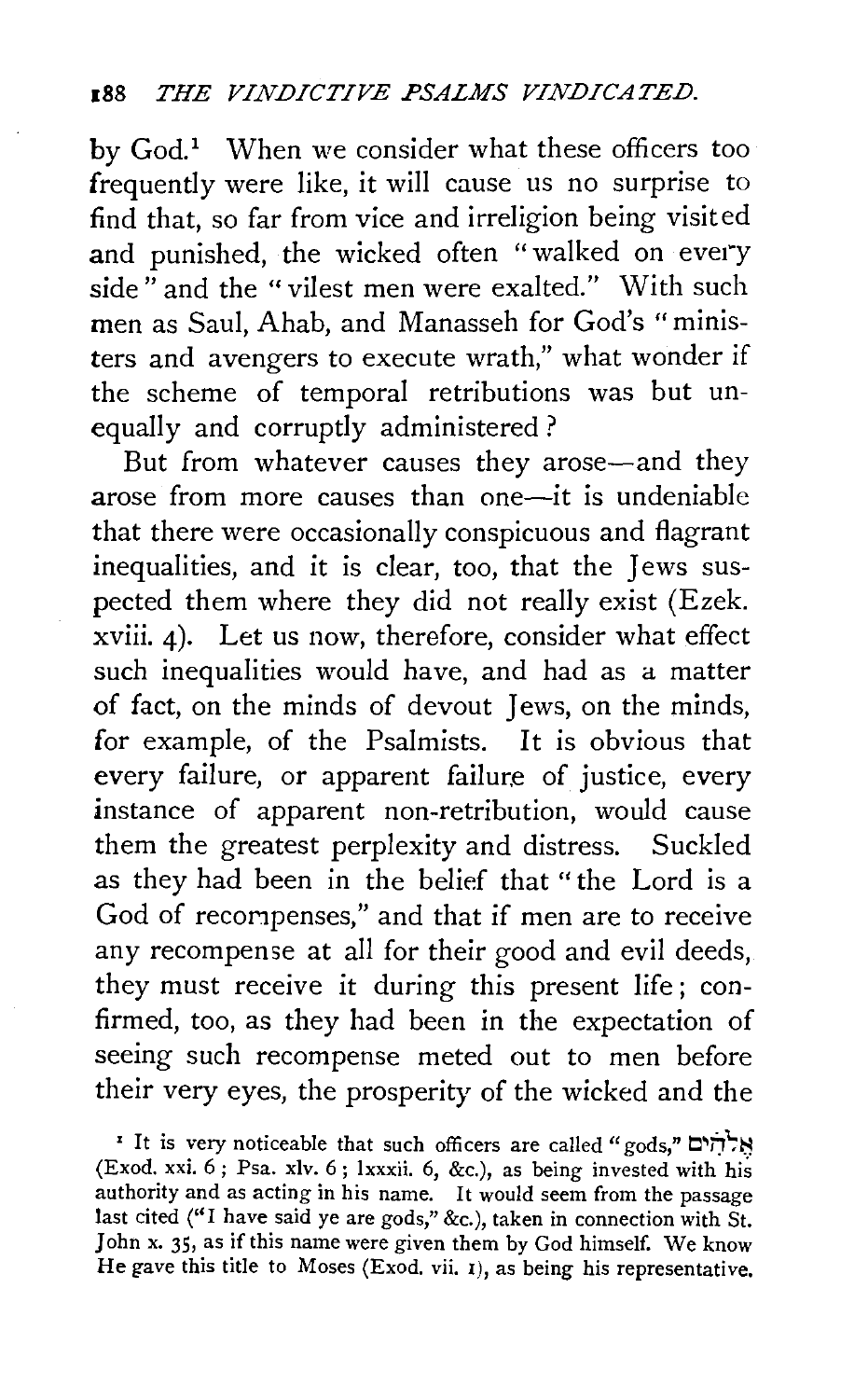impunity of the wrong-doer would occasion them, as we know it did, the keenest doubts and questionings and mental agonies. " Why does the Judge of all the earth permit it? Why does He suffer men to set Him at defiance? Why does He not stop them in their career of crime ? Why not awake and vindicate his outraged honour?" Such were the questions they anxiously asked themselves.<sup>1</sup> And not without good reason, for, according to their theodicy, nothing could be more prejudicial to religion, nothing more fatal to morality, than the escape of the guilty. If sin was to go unpunished, where was justice? where was holiness? where was the faithfulness of God to his word? where, in short, was the sin-hating and sinavenging Deity? They conceived it their duty, therefore, in the interests of morality and piety, to cry to God for vengeance, to call upon him to "awake," to " disappoint" the evil-doers, to "cast them down," to "give them after the work of their hands" (Psa. xxviii. 4). It seemed to them to be a simple dictate of piety to pray God for the confusion and excision of wicked men. Nor was it possible for them to think otherwise. Professing such a creed as they professed, animated by such convictions as they had drawn in with every breath they drew, to pray for the repression, confusion, and, if need be, the destruction<sup>2</sup> of the wicked, was for the Jew an imperative religious duty. It was this for the following reasons :-

First. Because such Divine interpositions were necessary in order to vindicate the character of God.

<sup>1</sup>See, *e.g.,* Psalms x. 12; xii. i. ; xliv. 23 ; lxxiv. 22 ; xciv. 3· <sup>2</sup> See pp. 190-199.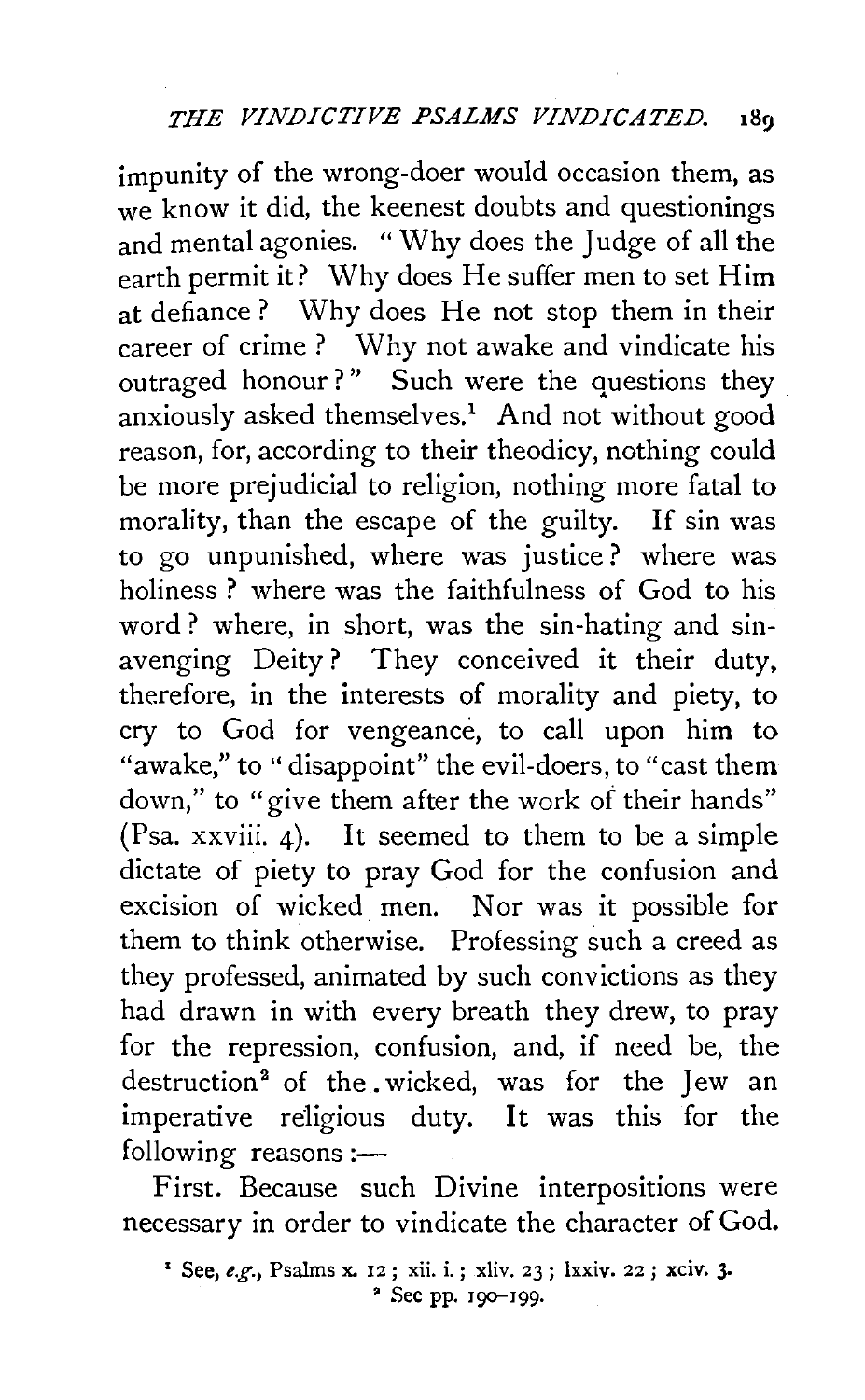The silence, the seeming non-interference, of Jehovah was very liable to be misconstrued. It might minister to Atheism. Men might ask, nay, they did ask, whether there was a moral governor of the world at all. Fools said in their hearts, "There is no God" (Psalms xiv.  $I$ ; liii.  $I$ ; x. 4  $Heb$ .), or else sneeringly demanded, "How doth God know? and is there knowledge in the Most High ?" (Psa lxxiii. <sup>I</sup>r.) Or if it did not lead to blank Atheism, it favoured impious views of the Godhead. Men thought He ''was altogether such a one as" themselves (Psa. l. 21). Sometimes the wicked "said in his heart, God hath forgotten" (Psa. x. I I), thus virtually denying his omniscience ; sometimes he would contemptuously ask, "Who doth hear?" (Psa. lix. 7), thus practically disputing his omnipresence. And, worst of all, those who retained a belief in God, even they concluded that He was indifferent to oppression and wrong. "The Lord shall not see," they said, "neither shall the God of Jacob regard it." (Psa. xciv. 7; *cf.* x. 4 (*Heb.*);<sup>1</sup> x. 13.) On this ground, then, because God's character was compromised by the impunity of the sinner, add because retribution was necessary in order to "justify the ways of God to men," it was a religious duty in the Jew to pray for vengeance on the wrong-doer.

But it was, in the second place, a duty which the Hebrew owed to his religion, to pray thus. By the failure of justice, and especially by the impunity of the oppressor, the one true religion, the one belief

The literal translation of Psa. x. 4, a verse which I have twice quoted, is,-"The wicked in his arrogance [saith], 'He will not require,' [there is] ' no God,' [these are] all his thoughts."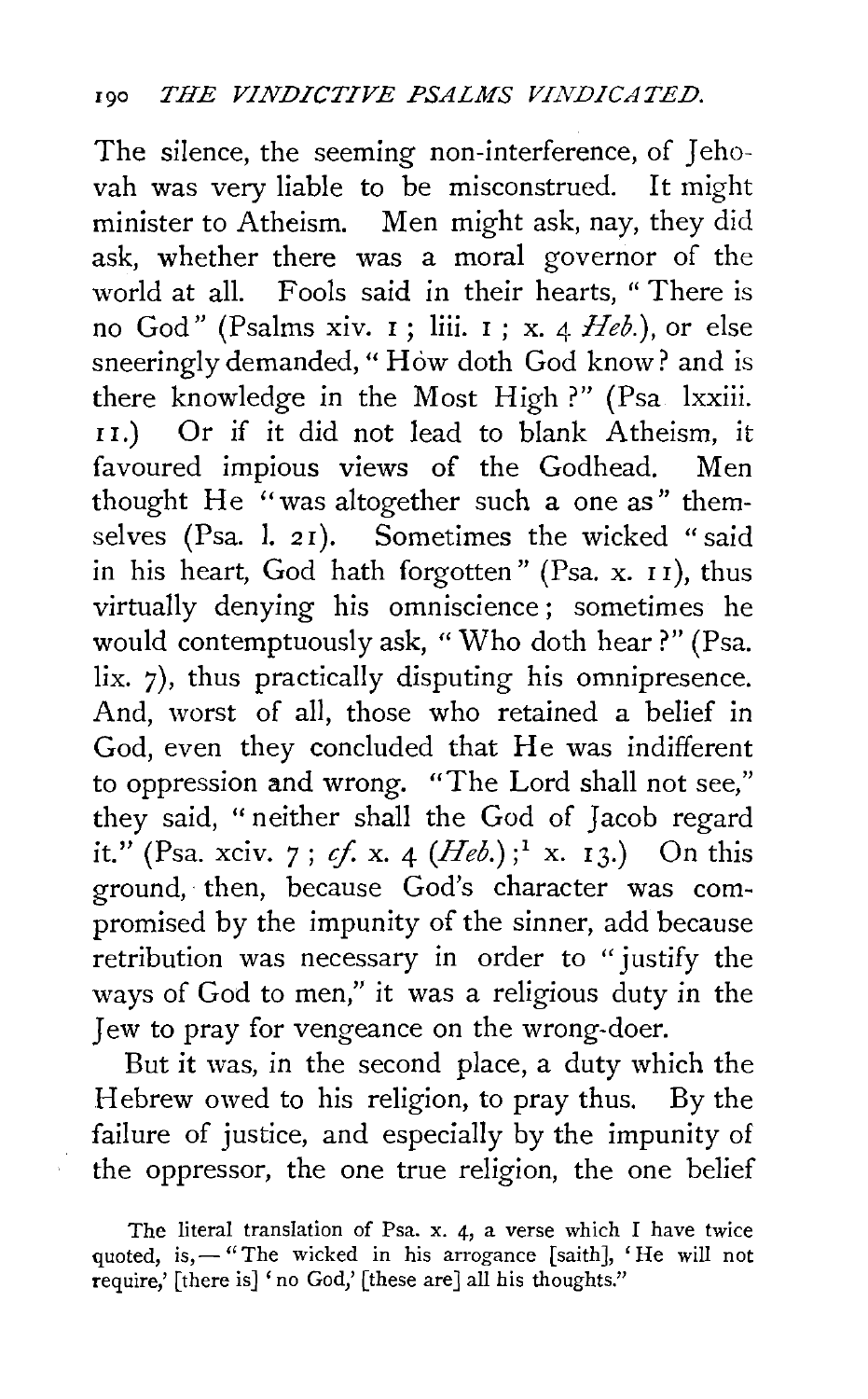which was the salt of the earth, the one faith which held fast by the living God, was discredited and brought into contempt. If God was to look on unmoved while cruelties and impieties were practised under his very eyes, the Heathen might well ask, "Where is thy God?" (Psa. xlii. 10.) Nay, they did more than this. Emboldened. by the silence of Israel's God, they "took crafty counsel against his people;" they said, "Come, and let us cut them oft from being a nation, that the name of Israel may be no more in remembrance" (Psa. lxxxiii. 4). Now, to prevent this, to protect the one lamp which illumined the darkness of the world from being extinguished; to save the chosen seed, which alone witnessed for the truth, from being crushed and silenced by the powers of Heathendom, the Psalmists cried to God, and I contend they were bound by their creed to cry, that He would confound the oppressor and cast him down, so that the Divine righteousness might " be openly shewed in the sight of the heathen" (Psa. xcviii. 2), and "that the nations" might "know themselves to be but men" (Psa. ix. 20).

Nor is it less clear that to pray for fitting manifestations of God's righteous anger was also a duty which the Jew owed to the sacred cause of morality. Exemplary punishment of wrong-doers was necessary for the prevention of crime. If no Nemesis tracked the steps of guilt, what wonder if the feet of men became " swift to shed blood," and if "destruction and misery were in their ways?" Let but " the sentence against an evil work" be "not executed speedily," and " the heart of the sons of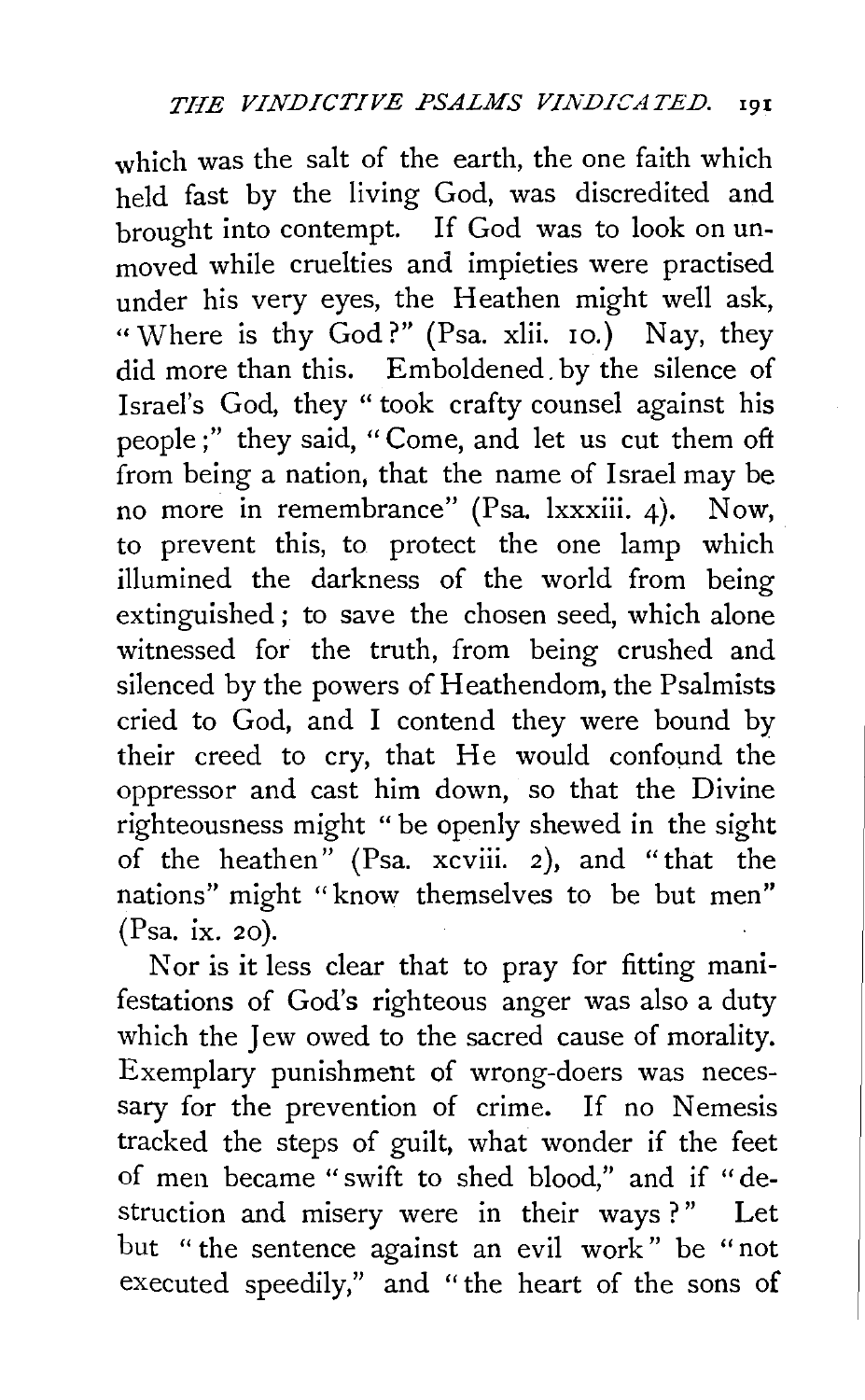men would be fully set in them to do evil." They would "slay the widow and the stranger, and murder the fatherless, and say, The Lord shall not see " (Psa. xciv. 6). It was necessary, therefore, to pray for retribution, to pray that evil men should be " confounded," that evil courses should be checked, in order to prevent a reign of terror, in order to procure the peace of the Commonwealth, the maintenance of right, and the security of life and property. It was a duty which the Jew owed to society to cry to God to make an example of the wicked in order that others might take warning, and that "the man of the earth" might "no more oppress" (Psa. x. 18).

But, furthermore,-and I regard this as very noteworthy-the Jews, and of course the Psalmists among them, were not left to conjecture what their duty might be with regard to crime and wrong ; they were not left to infer it from such considerations as have been just mentioned ; but they had been expressly taught, and that in the most impressive manner, that they were bound to look for and pray for the curse of God on the guilty. For when the tribes of Israel entered the land of promise, when they were first settled as the subjects of the Theocracy, on the very day that they "became the people of the Lord" (Deut. xxvii. 9), they were made to join in a solemn public act of Commination. Standing near Mount Ebal, they heard, one by one, from the lips of the Levites, "the curses of God against impenitent sinners," and to these, one by one, the lips of the people pronounced the "Amen" of assent-probably the Amen of entreaty.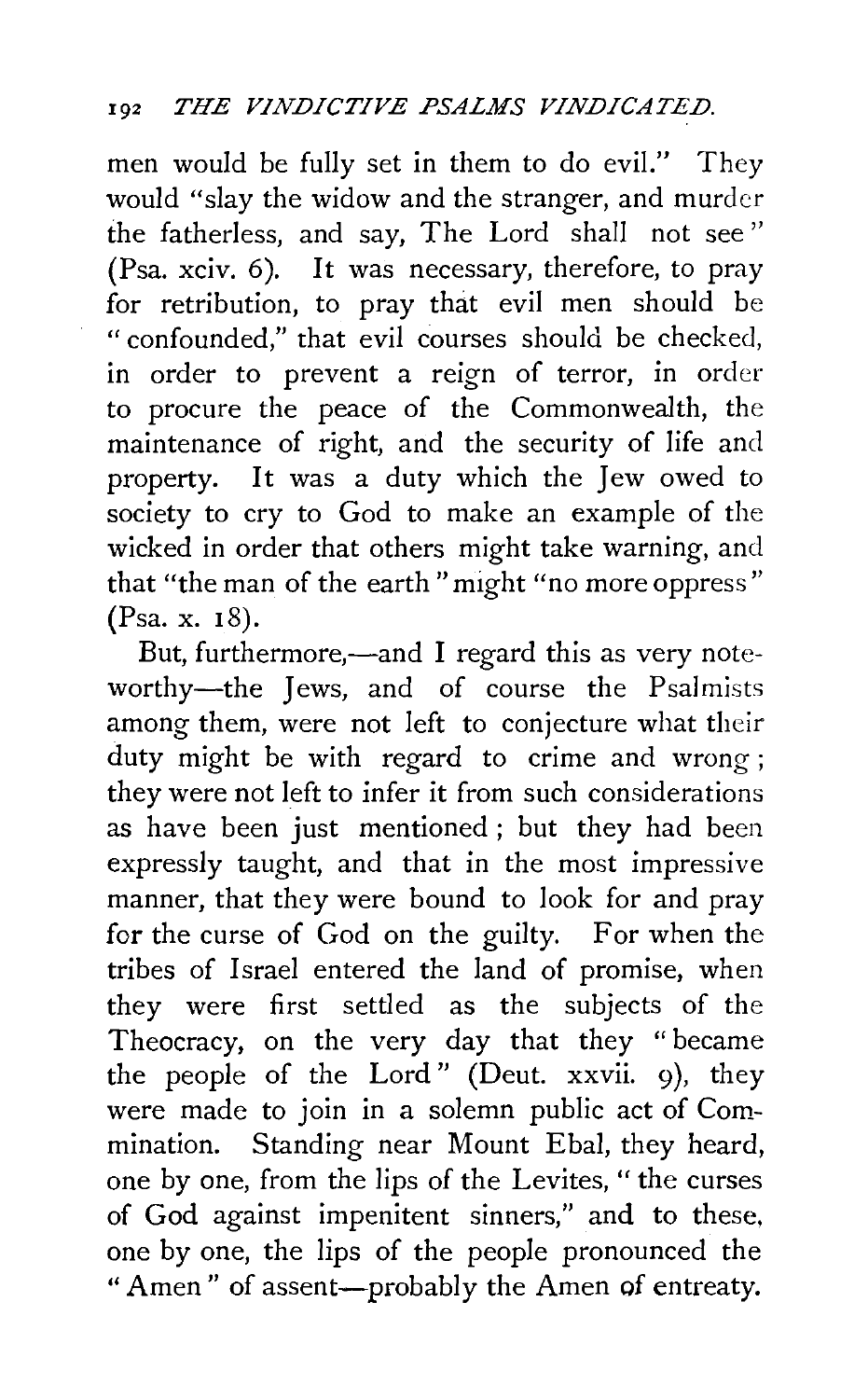The whole nation, therefore, had been taught of God in and by the law to invoke curses on the transgressors of the law; they had been taught that retribution was their concern as well as his; that it was as much their duty to implore vengeance as it was his design to inflict it. So far, then, as the Psalmists foretell the just judgment of God against sinners, and so far as they pray for it, they are but following the precedent which their inspired Lawgiver had furnished them; they are but reciting the lesson which their forefathers had learned from Almighty God Himself.

Nor is it too much to say that the discharge of this duty, which was neither more nor less than *the duty of pronouncing comminations and imprecalions against sinners,* was more necessary in the times of the Psalmists than at an earlier period of Jewish history. For when the monarchy was set up amongst. the Jews, and when a visible king became the representative and viceroy of the Invisible, the latter would appear to have withdrawn Himself more and more into the thick darkness, and to have left the execution of his laws to the delegates whom He had appointed. In other words, the distribution of punishments was effected less openly than before by the finger of God, and more obviously than before by the officers of State. It was now their recognized duty to correct, and in some cases to cut off, the wrong-doer. (Psa. ci. 5, 8.) But what if they were indifferent to justice ? What if they connived at wickedness, as was too commonly the case ? What should the pious Israelite do then ? *Quis custodiet ipsos custodes?* It was in vain to implore their interference; in vain for David, for example, to pray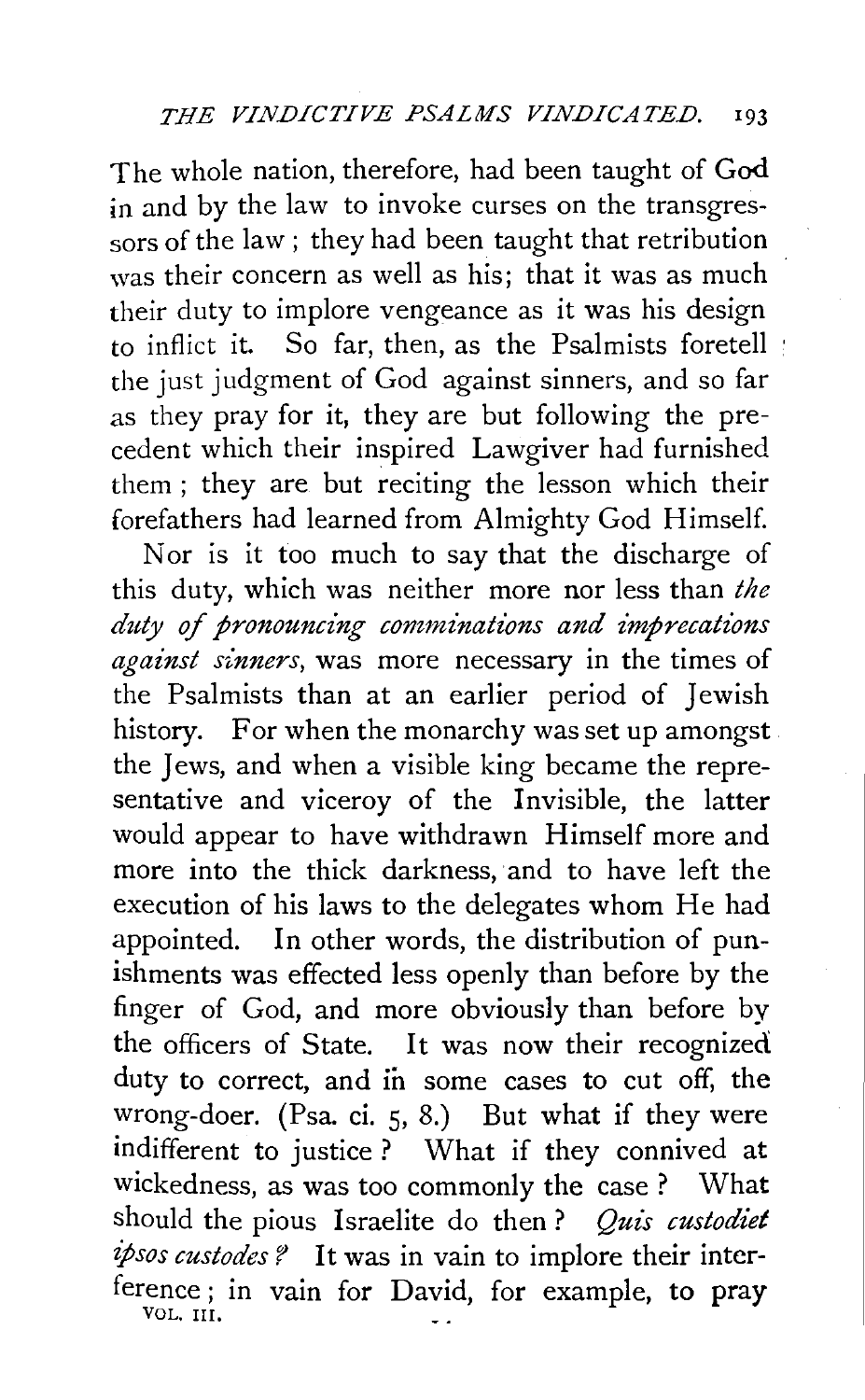Saul to requite Doeg, or for Zechariah to hope for justice from Joash ( $2$  Chron. xxiv. 20-22), or for the Maccabees to invoke the secular arm against " that wicked Alcimus" (I Macc. vii. 9). They were driven, consequently, to appeal to a higher tribunal, to the Supreme Magistrate and Executor of Jewish law; and they pray Him, in the interests of justice and humanity, to "look upon it and require it," that so such miscreants might not go unpunished.

And if, in the discharge of this duty, they sometimes prayed, not merely in general terms for the punishment, but for the *destruction* of sinners,—that they might be "rooted out of the land of the living" (Psalms lii. 5; lxix. 28), or that they might be "cut off" in their wickedness (Psalms xii. 3; liv.  $\frac{1}{5}$ ; xciv. 23; cxliii.  $12$ ), who can wonder at it? For the Hebrews had been taught with a terrible distinctness, and that again and again, that God's way of punishing heinous sin was by destroying the sinner. They could have no doubts as to his settled plan and purpose in this respect, for destruction-the death of the guiltyhad ever been his sentence upon flagrant guilt. They had before them, to begin with, the fate of the antediluvians. God had once, as they read it, scoured the whole earth of its corrupt and impious inhabitants. He had "brought in the flood upon the world of the ungodly." They remembered, too, what was recorded of the Cities of the Plain. God had checked their profligacy by simply blotting them out of the book of life. They had a pattern of his dealings with the rebellious Heathen in the case of the Egyptians. " The waters covered their enemies : there was not one of them left" (Psa. cvi.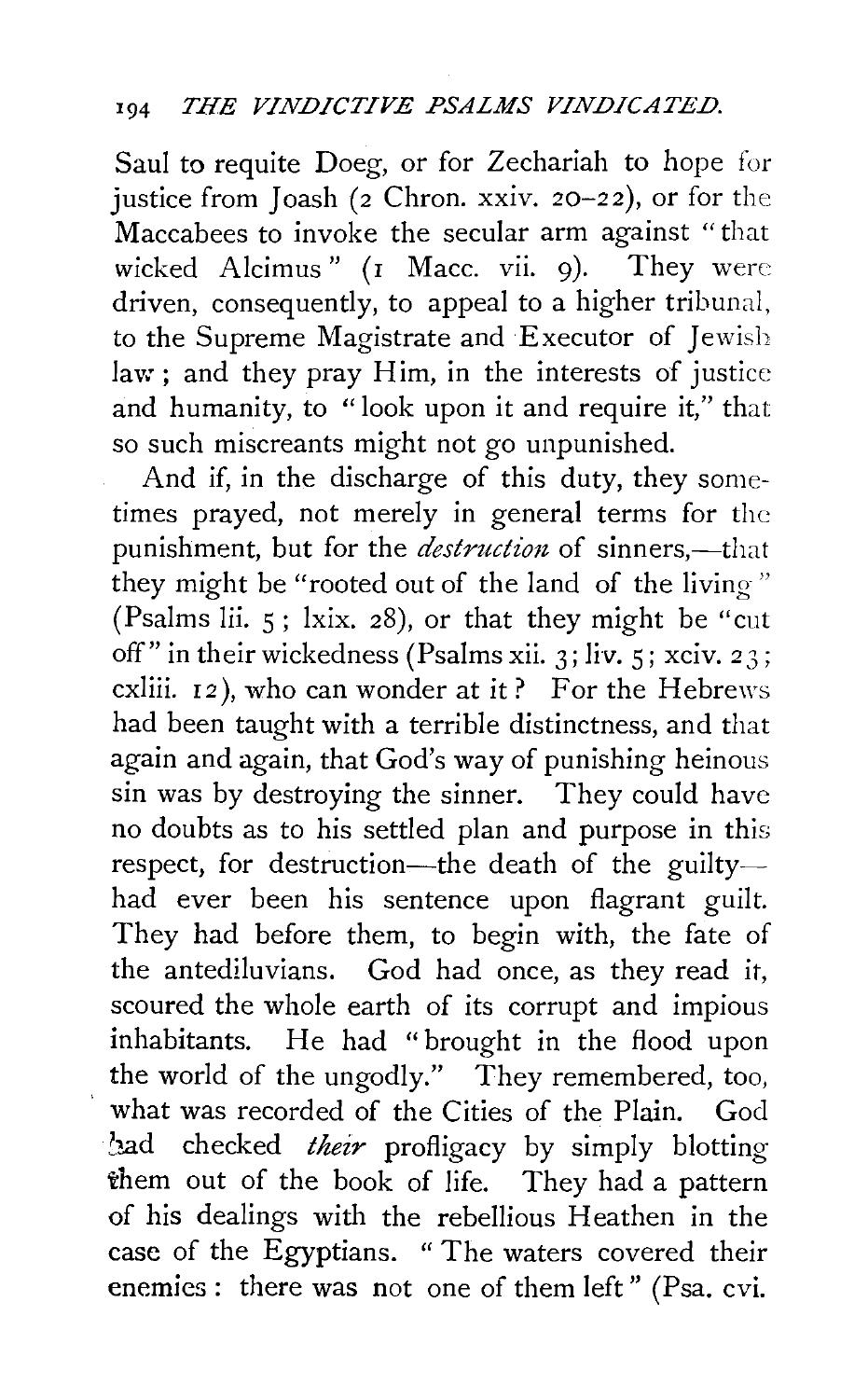$_{\text{II}}$ ). They had a still more striking instance in the seven nations of Canaan. Their own forefathers had been commissioned in God's name to exterminate them. "Thou shalt save alive nothing that breatheth : thou shalt utterly destroy them " (Deut.  $xx. 16, 17$ . The Jews of a later age, an age almost contemporaneous with that of the composition of the earlier Psalms, were employed by God to smite a neighbouring nation, the Amalekites, for a sin committed four hundred years before their time. For this they were " utterly to destroy all that they" had ; to " slay both man and woman, infant and suckling, ox and sheep, camel and ass" (1 Sam. xv. 3). The author of many of the Psalms had himself, as the viceroy of God and with the help of God (Psalms xxi. 9; xviii. 40), devoted the population of entire cities, "all the cities of the children of Ammon," to a dreadful death (2 Sam. xii. 3I). A few centuries later, when some of the Psalms were still being written, the Hebrew people saw an entire host-" an hundred, fourscore, and five thousand " Assyrians destroyed in one night by the direct visitation of God. With these records before their eyes -and they had other proofs which it is needless to specify-the Jews could not fail to see that destruction was the doom denounced by God against the enemies and oppressors of his people.

And they had no less convincing proofs that a similar fate was designed for the rebellious Israelite. Not merely had God repeatedly declared that such should be " cut off," but they had terrible instances of the fulfilment of the threat. They could not forget the "very great plague" of Kibroth- Hat-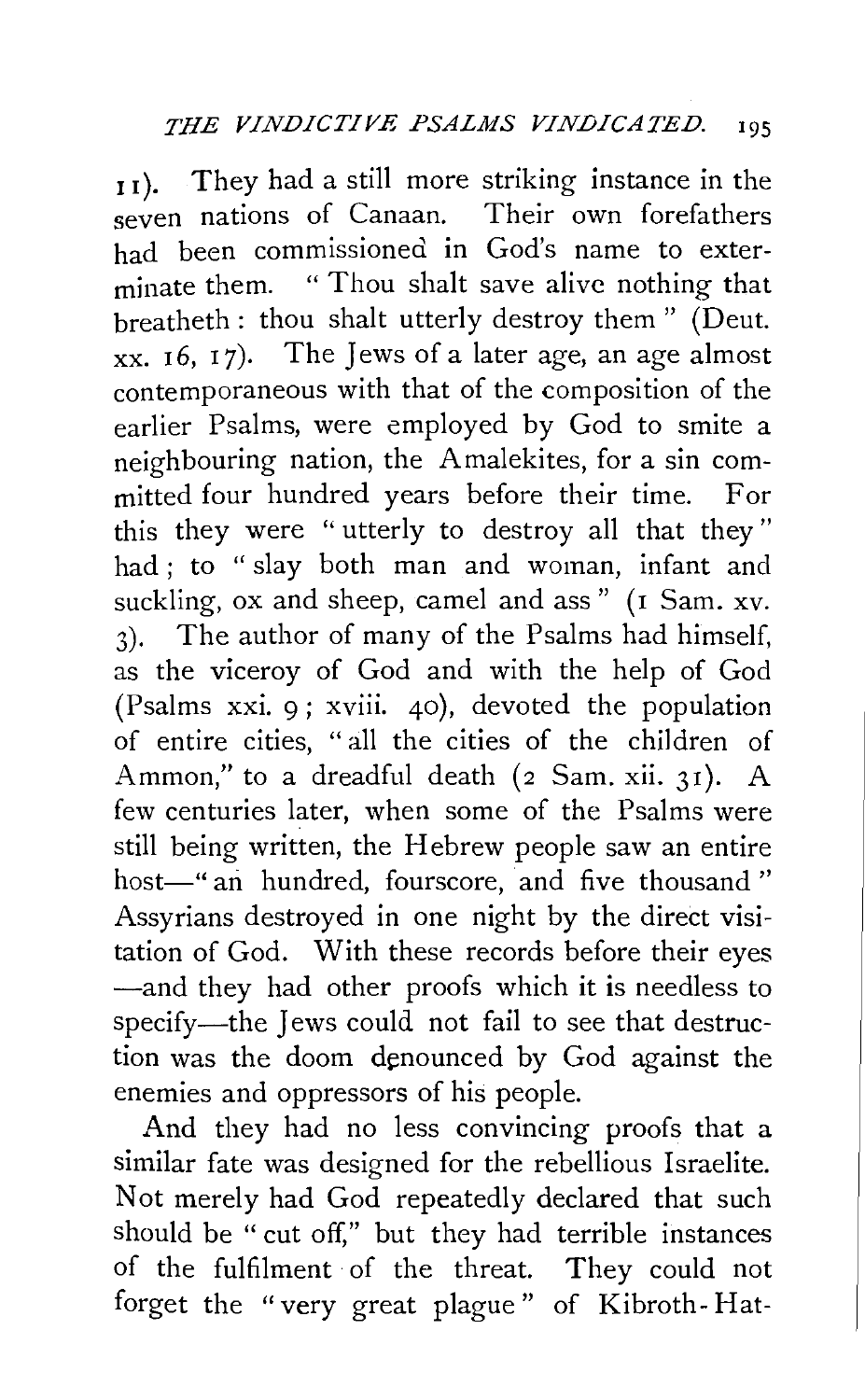## I\16 *THE VINDICTIVE PSALMS VINDICATED.*

taavah (Numb. xi. 33), nor Korah and his company, who "went down alive into the pit, and the earth closed upon them" (Numb. xvi. 33), nor yet the "fourteen thousand and seven hundred" who died in the plague that followed the earthquake, nor the " four and twenty thousand" "slain for Peor's sake in the day of the plague."<sup>1</sup> And nearer their own times the Psalmists had had proofs that God's purpose was in nowise changed. The sin of the two priests, Hophni and Phinehas, was punished by death. It was the Lord who slew them in battle. ( r Sam. ii. 25.) The peasants of Beth-shemesh looked into the ark, and forfeited their lives. Fifty thousand and three score and ten men are said to have fallen victims to their sacrilegious curiosity.<sup>2</sup> It were easy to adduce a score of instances in which the violation of God's law was visited by instant destruction, but those already cited will suffice. Now, these startling providences must have taught the Psalmists that it was God's will and pleasure to requite the sinner by destroying him. What more natural, then, than that, when they prayed, as they were bound to do, for exemplary vengeance on the

1 I do not wish the reader to infer, from my citing these numbers, that we are pledged to a belief in their strict accuracy in every case. Numbers are notoriously liable to be altered in the course of transcription. St. Paul states the number of those who fell in one day on account of Baal Peor at "*three* and twenty thousand " ( $\iota$  Cor. x. 8).

<sup>2</sup> The numbers here are allowed to be incorrect. A village like Beth-shemesh can hardly have had *so,ooo* inhabitants. And the Hebrew text itself suggests the suspicion of a mistake. Literally translated, it runs : "And he smote of the people seventy men, fifty thousand men." Five ancient MSS. omit the last three words. So also does Josephus. There is little doubt they represent a marginal gloss, which has been accidentally embodied in the text.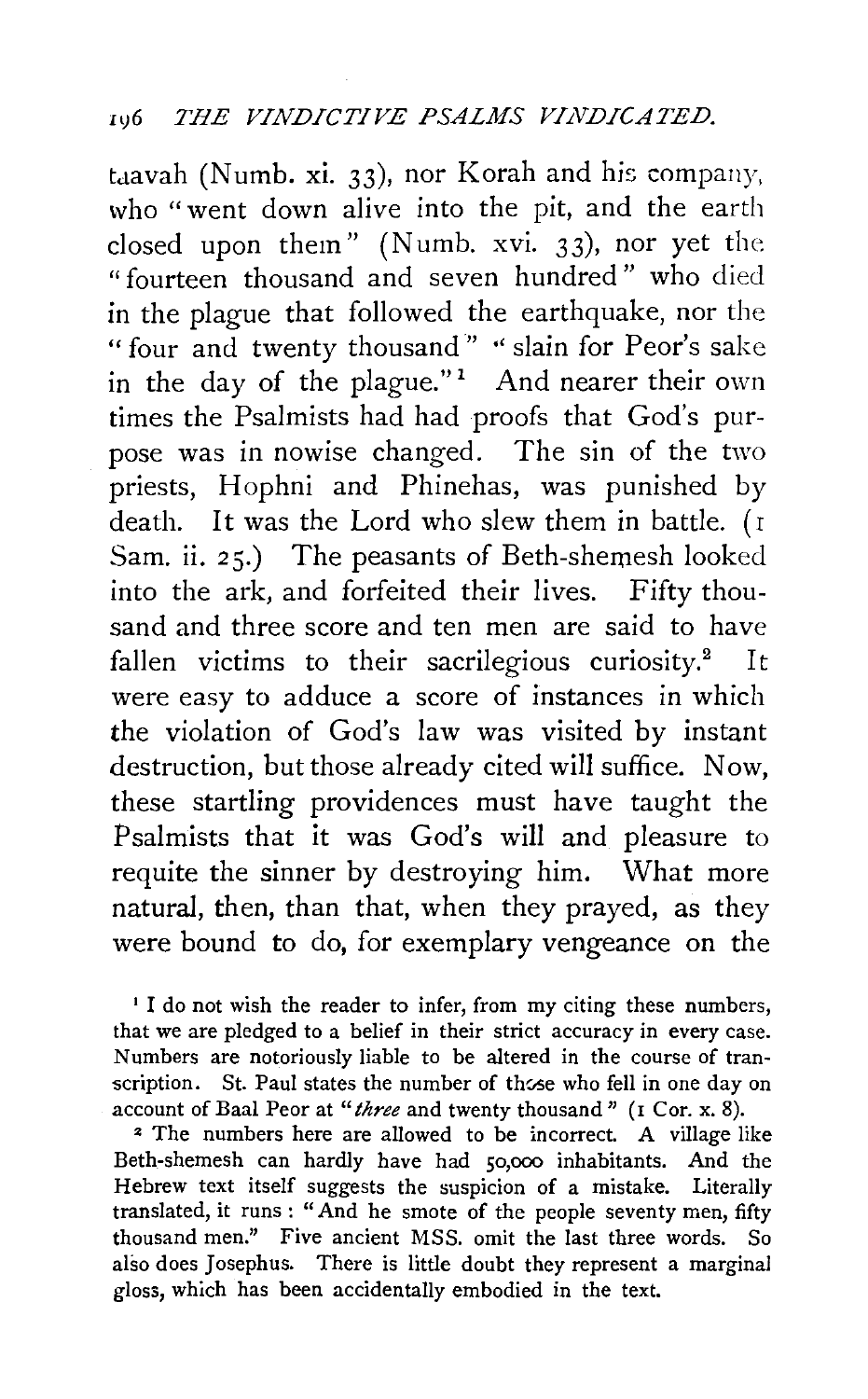transgressor, they shculd pray for his death ? To pray thus would seem to them to be simply equivalent to the petition, "Thy will be done."

But ·fully to understand how thoroughly the children of Israel had been schooled and trained to seek the destruction of wicked men, one additional fact must be remembered, viz., that not merely the magistrates, but the nation at large, had been constituted by God, in certain cases, the ministers of destruction : they were required, that is to say. to put flagitious sinners to death *with their own hands*. I have already referred to the case of the Canaanites and Amalekites, where the soldiers of Israel were charged with the extermination of entire nations. But it was not merely in the shock of battle, or after victory, that the Jews were made God's executioners: they were expected to inflict capital punishments on their own countrymen, calmly, deliberately, and as carrying out a judicial sentence. The Israelite who gave his seed to Molech was to be publicly destroyed by his fellow-Israelites. "All the people of the land shall stone him with stones" (Levit. xx. 2). The wizard was to die a like death at their hands. Se was the blasphemer (Levit. xxiv. 14); the Sabbath-breaker (Numb. xv. 36); the false prophet (Deut. xiii. 10); the idolater (Deut. xiii.  $15$ ). And these sentences they were compelled to carry out. The son of Shelomith was stoned by the whole congregation (Levit. xxiv. 23). It was the whole congregation who put to death the "man that gathered sticks upon the Sabbath-day." It was "all Israel" that stoned Achan (Josh. vii. 25). It was ''all the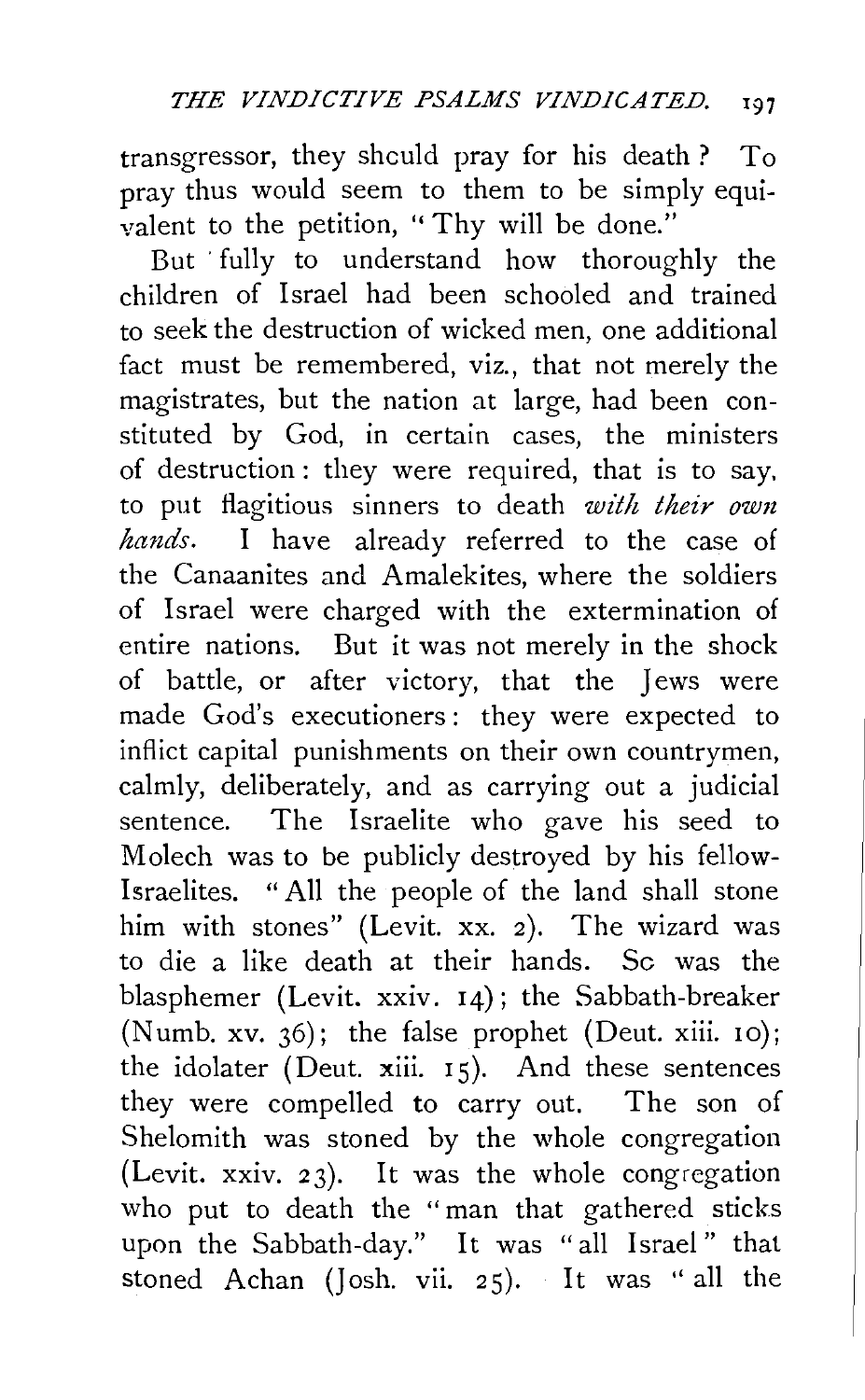sons of Levi" who went "in and out from gate to gate throughout the camp and slew every man his brother, and every man his companion, and every man his neighbour," till about three thousand men had fallen by their sword (Exod. xxxii. *27,* 28). And in each case we find this duty was entailed upon them by express Divine command. Can we wonder then that, in after ages, the descendants of these very men, when they found themselves debarred by circumstances from carrying out a sentence of death which was still in force, cried to God to inflict it ? What more natural than that men who should have been the executioners of God, who should have stoned the sinner with their own hands, had not discipline been relaxed, should pray God to execute his own laws, laws which they found themselves powerless to fulfil?

We are forced, consequently, to the conclusion that it was not only lawful and commendable in the Psalmists to pray for the temporal punishment of the wicked, but that every pious Jew (and especially such Jews as the Psalmists, who were in some sense the guardians of morality and religion) had been taught, and was bound, as a duty which he owed to society, to religion, and to God, to pray for those specific temporal punishments which were the sanctions of the Old Testament law. If it was right for the Jew to pray for the punishment of evil-doers at all, then, plainly, it was right for him to pray for the only punishments of which he had any certain knowledge, in other words, for temporal, and amongst these *retaliatory* and *capital,* punishments.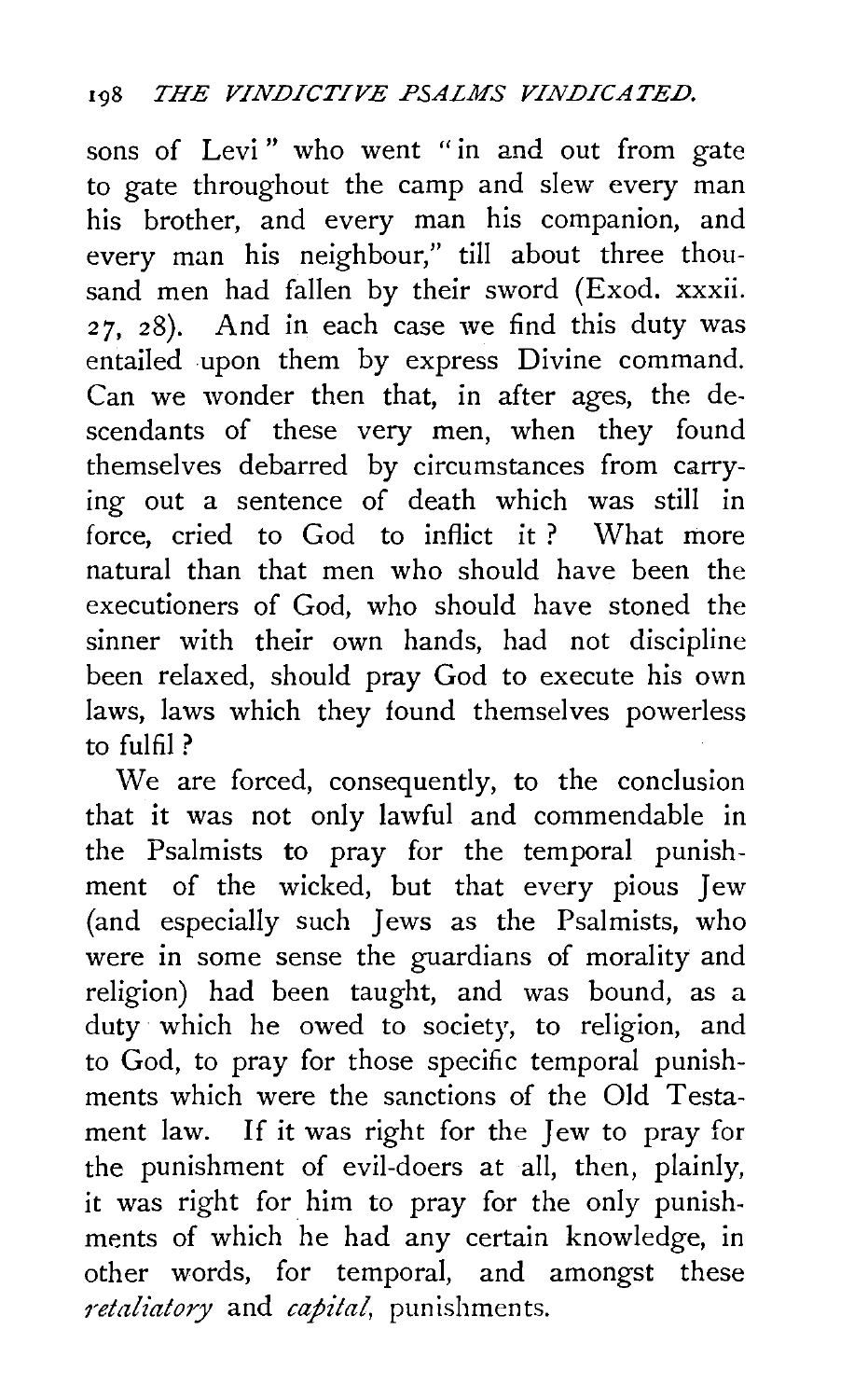And if these conclusions are correct: if, that is to say, the Psalmists were bound, by the social and religious conditions under which they lived, to desire, and to pray for, the just and adequate retribution of guilt; then it follows, as a natural consequence, that they are not to be blamed, if they also pray for *immediate* retribution. For it is obvious that every reason which they experienced for desiring temporal punishment was equally a reason for seeking instant temporal punishment. Was it desirable, for example, for the vindication of the righteousness of God, that the wicked should be put to shame ? Then it was desirable that this should be done at once ; because, so long as it was left undone, so long would the righteousness of God be compromised and questioned. Was it expedient for the good of society that evil-doers should be cut off ? Then it was expedient that they should be cut off quickly; because, so long as they were unmolested, so long would the peace of society be endangered. Was it essential for the repression of crime that an example should be made of the criminal ? Then the sooner the better, in order that the connection between the sin and the retribution might be the more conspicuous. It is evident, then, that men with such a creed and such convictions as inspired and governed those who penned the Psalms were bound to pray, not only for the punishment of the wicked (for that a Christian is permitted, under certain well-defined limitations, to do), but for the temporal, and for the *instant* temporal, punishment of all the enemies of God,-which was precisely the proposition which we undertook to prove.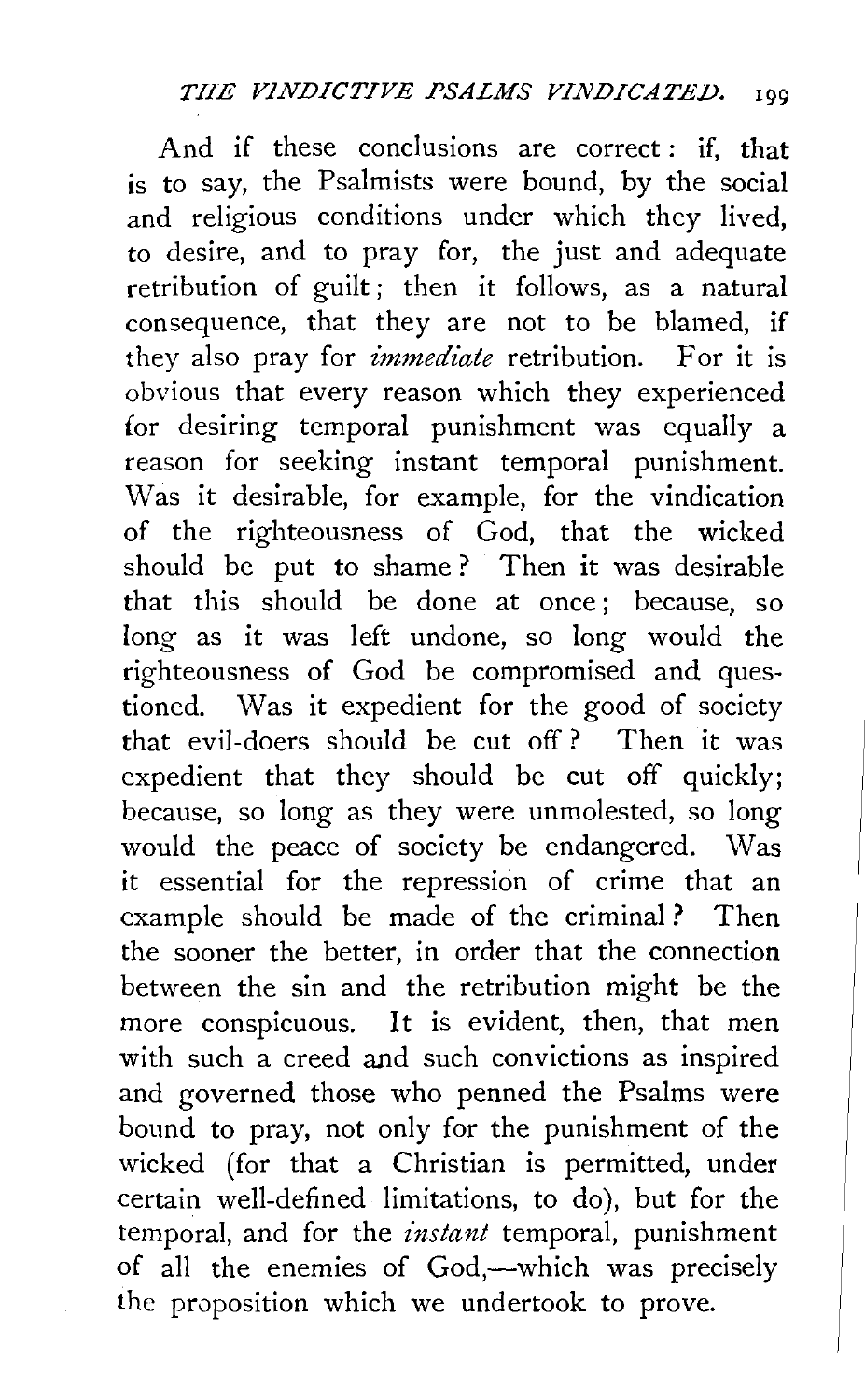## :~oo *THE VINDICTIVE PSALMS VINDICATED.*

And now we begin to see more clearly, not only why the Jews could, but also why Christians cannot, pray thus ; why petitions which were commendable in them would be inexcusable in us. We have just said that the Christian, like the Jew, may pray for the punishment of the wicked.<sup>1</sup> Such prayers are recorded -and recorded, we can hardly doubt, for our imitation-in the New Testament. They are the prayers, be it remembered, of God's spotless saints. It is the blessed St. Paul who writes, "Alexander the coppersmith did me much evil: the Lord reward him according to his works"  $(2$  Tim. iv.  $14$ ). It is the gentle St. Paul, the same who elsewhere says, "I could wish that myself were anathema from Christ for my brethren," &c. (Rom. ix. 3), who pronounces the imprecation, "If any man love not our Lord Jesus Christ, let him be anathema" (r Cor. xvi. 22). It is the glorified saints under the altar who cry, "How long, 0 Lord, holy and true, dost thou not judge and avenge our blood on them that dwell on the earth?" (Rev. vi. ro.) So that in this matter of imprecating retribution on the enemies of the Lord, the New Testament is in thorough accord with the Old. The cry for requital is by no means peculiar to the Psalmists, but the glorious company of the apostles and the noble army of martyrs take up and re-echo the appeal. And if, in these

I I am very far from wishing to imply that either Christian or Jew is permitted to pray for punishment, because of the pain-whether the *poena dam11i* or the *poena sensus-which* it brings with it. To desire it on this ground would be sheer vindictiveness ; to pray for it with this in view would be contrary both to the Law and the Gospel. Neither was Jew, nor is Christian, justified in praying for the punishment of sinners with any other motives than the glory of God, the good of society, and the correction of the sinner himself.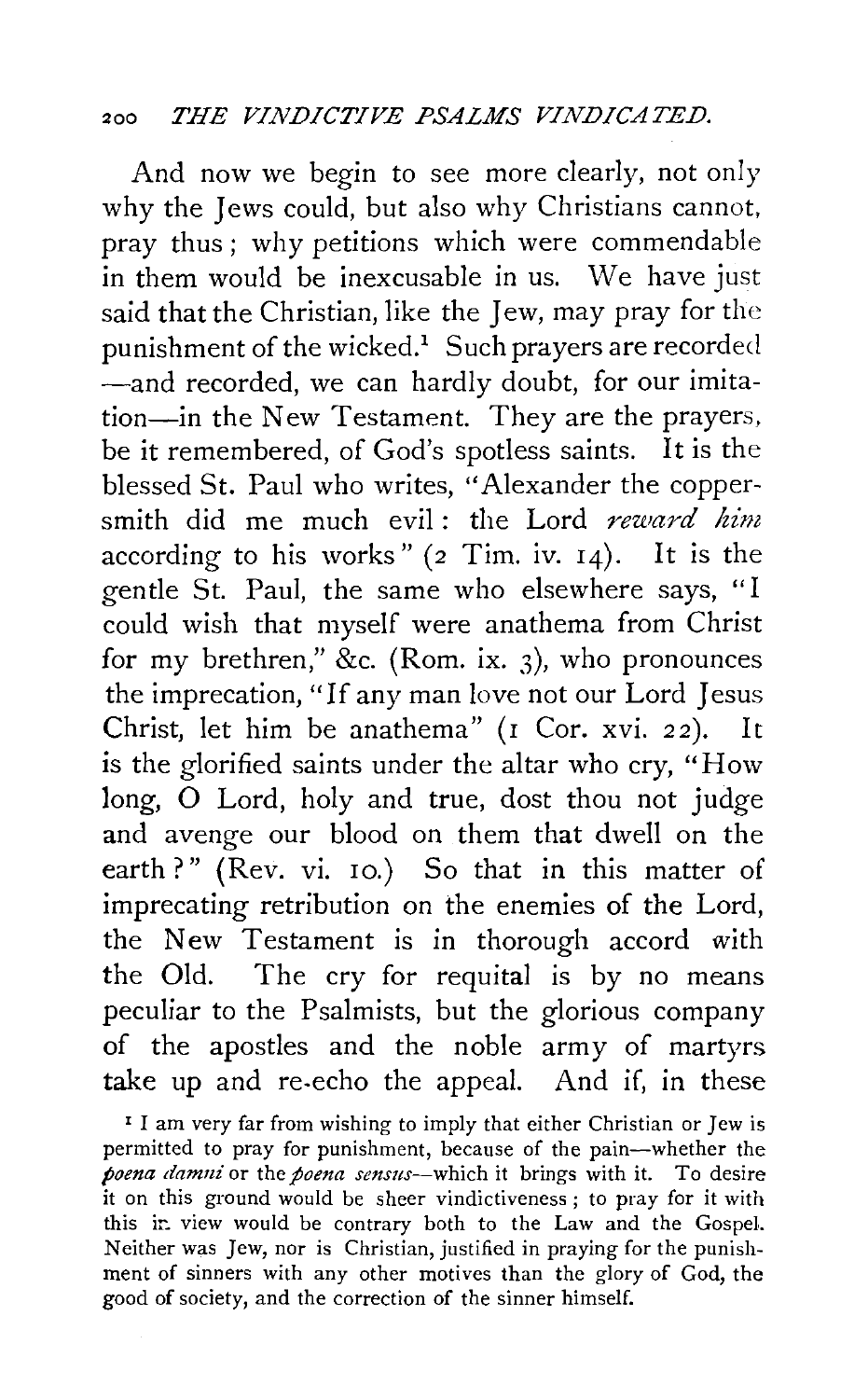latter days, the cry is seldom heard from Christian lips, may it not be, not that our faith is more enlightened, but that our love and zeal are less fervent ? When we remember that it is not for the glory of God now, any more than it was in the apostolic age, that the sinner should escape, and that sin is now no less abominable, no less hateful and dishonouring to God than it was formerly, it is difficult to understand why the prayer for a just retribution should be less needed or less appropriate than it was in the infancy of the Christian Church.

It must not be supposed, however, that the Christian has the same imperious reasons for beseeching God for retribution that the Jew had. With the latter it was a question of life and death. He had reason to fear that his religion could not exist without it. The Christian has no such fear, and consequently he does not experience the same need for such prayers. It is for this reason, I imagine, among others, that while such prayers may be counted in the Old Testament by scores, in the New there are but three or four.

We see, then, that Christians, as well as Jews, may pray, and perhaps ought to pray, for the punishment of the guilty, for the glory of God. But at this point the resemblance ceases. The Jew prayed for instant visible temporal retribution; the Christian cannot lawfully pray for it and look for it except from the Judge of the quick and dead. For *he* knows that the present life is not all ; knows how " *Deus est patiens, quia aeternus*;" knows too that "though the mills of God grind slowly, yet they grind exceeding small." The Jew believed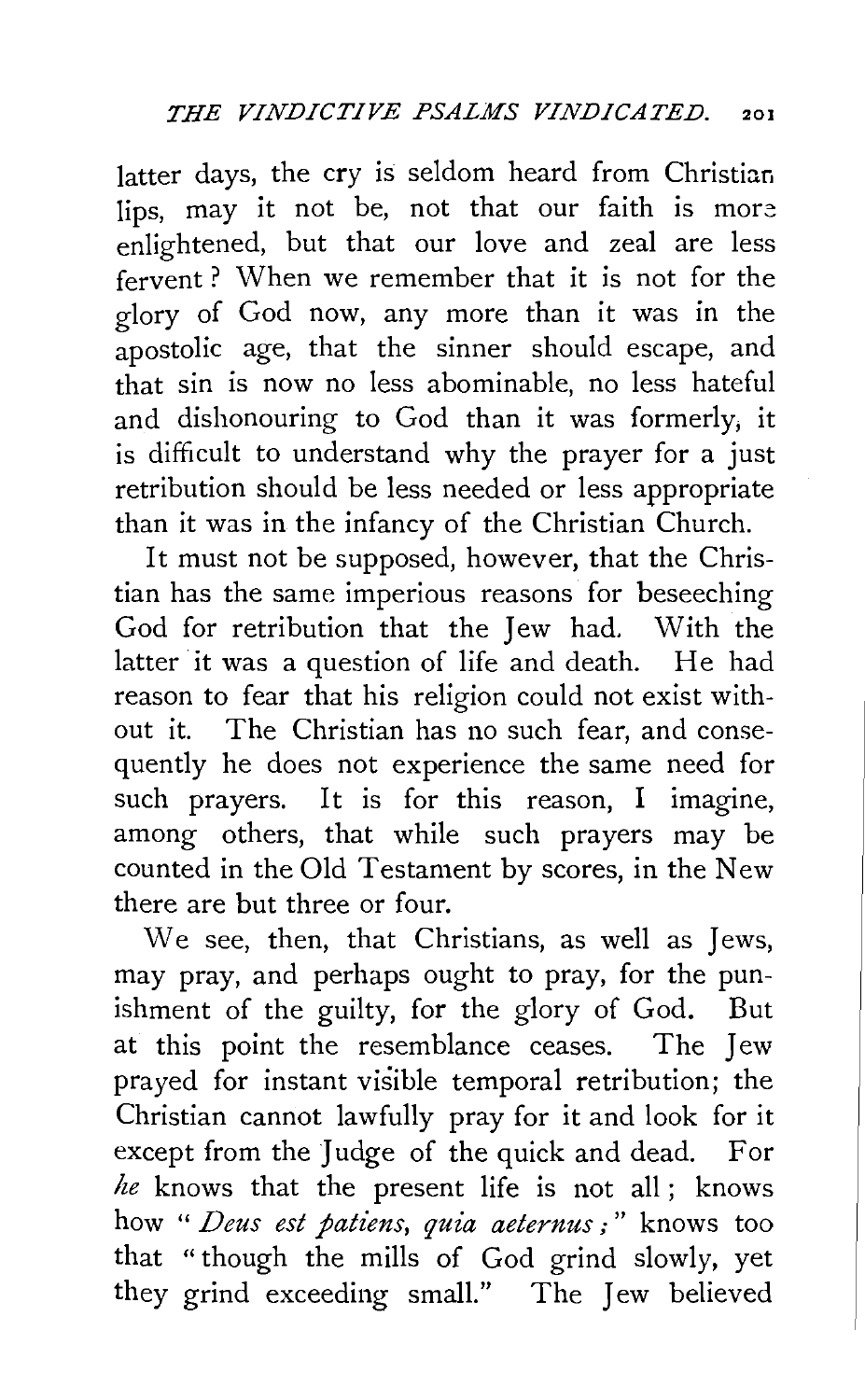the present world to be a state of rewards and punishments ; he therefore prayed for temporal punishments. The Christian is taught that the Deity reserves his chief recompenses for the world to come ; he therefore looks for retribution and prays for it, so far as he prays for it at all, hereafter.

But there is this further reason why the Christian cannot pray as did the Jew; why he cannot pray, *i.e.,* for the " destruction" even of the chief of sinners. He knows that the longer a man lives, the greater, humanly speaking, will be his chance of conversion. For him, therefore, to pray for the excision of the sinner would be, in effect to pray for the shortening of his day of grace; it would be to ask God to "cut him off even in the blossom of his sins ; " to send him to his grave, no " reckoning made, with all his imperfections on his head." But the Jews appear to have had no hopes of the conversion, at any rate, of the Heathen, and many of the imprecations, it must be remembered, were directed against the Heathen. They had no commission ·to preach to them, or to seek to win them for God. They could not but remember that the only remedy which Divine mercy had found for the sin of the Canaanites and others was extermination-extermination, root and branch, for the good of the world. It was still for the good of the world, they judged, that sinners should be taken out of the way, and the sooner the better, because of their pernicious example. It *is* for this reason, among others, that whilst the Christian is bound to echo the prayer of his Master, "Spare it," the Jewish cry could only be, "Cut it down, why cumbereth it the ground?" And